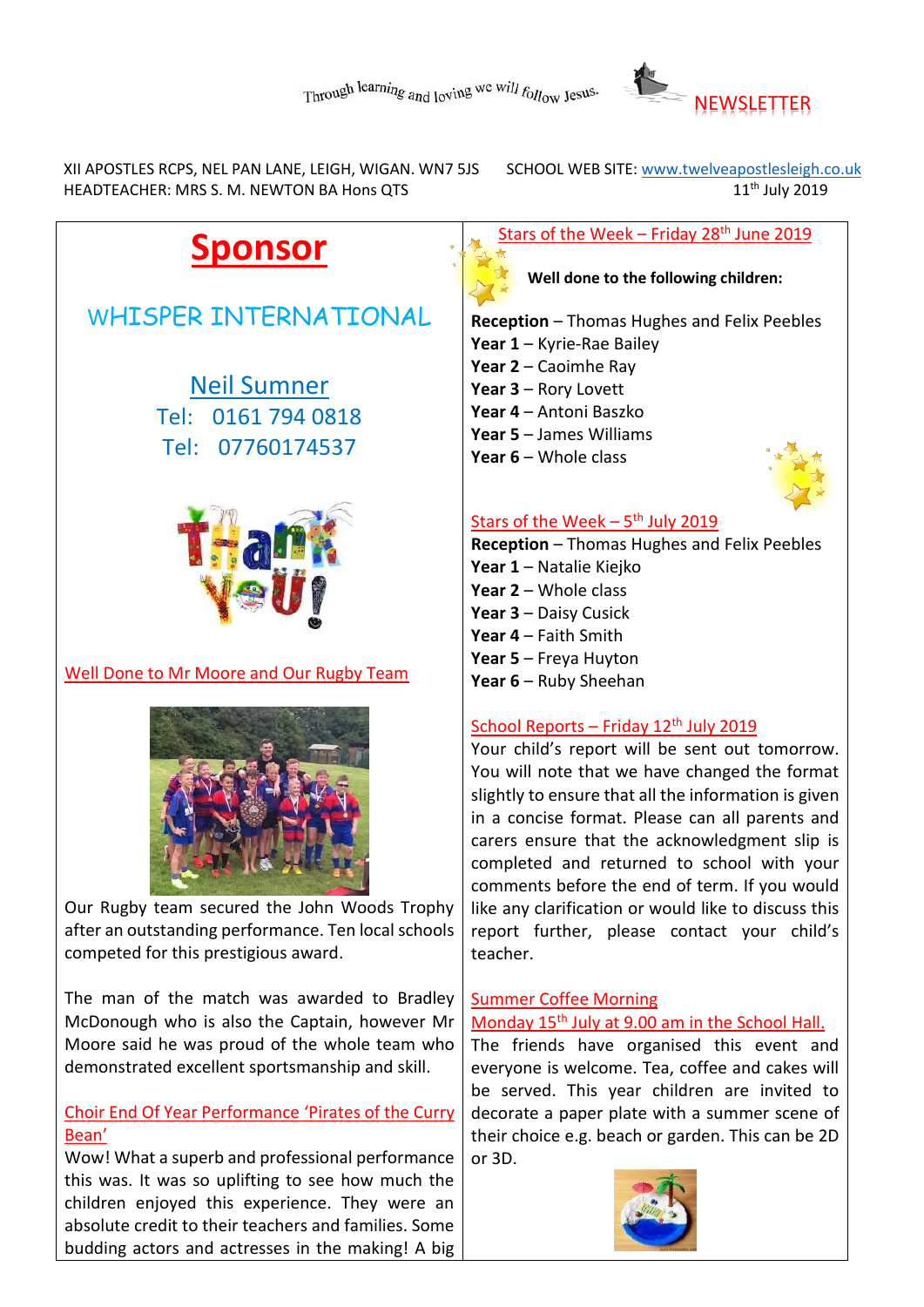thank you to Mr Rowlands for giving up his time to work with choir and planning and organising this production. Thank you also to all thoses that helped him including Miss Travis who choreographed the dance, Miss Carney for helping with the lights and props and Mrs Marsden for her support and cameo role.



## **ATTENDANCE MATTERS Which class achieved the best attendance?**

#### **Week Commencing: 24th June**

| Reception | 93.10% Year 1 | 93.00% |
|-----------|---------------|--------|
| Year 2    | 93.10% Year 3 | 94.67% |
| Year 4    | 97.59% Year 5 | 93.55% |
| Year 6    | 93.46%        |        |

#### **Week Commencing: 1 st July**

| Reception | 94.14% Year 1    | 94.14% |
|-----------|------------------|--------|
| Year 2    | 96.55% Year 3    | 97.33% |
| Year 4    | $99.64\%$ Year 5 | 98.71% |
| Year 6    | 94.62%           |        |



#### Lost Property

All lost property will be disposed of during the holiday so please check if your child has anything missing before we break up.

The last job of the school council this year is to judge the entries.



#### Dates for Next Week

**Year 6 Leavers Thanksgiving Mass** – Thursday 18<sup>th</sup> July at 9.00 am at XII Apostles Church.

**Year 6 Leavers Assembly** – Friday 19<sup>th</sup> July at 2.15 pm in the School Hall.

#### School Uniform – Final Reminder

I know parents will be purchasing new uniform and bags over the Summer Holiday. Please remember that school has a uniform policy which should be followed so do not buy trainers for school or large school bags.

Our website clearly states the dress code for pupils at school. Our uniform is kept simple so that it is easily affordable to parents.

See website[: www.twelveapostlesleigh.co.uk](http://www.twelveapostlesleigh.co.uk/) Click on the Parent tab then school uniform.

It is important that children have a warm waterproof coat for outdoor play as they do play outside in all weathers with the exception of extreme downpours. Also, can I remind parents that children will need a PE kit for the first day of term. This should be a plain red t-shirt (logo optional), black shorts and black plimsolls. These should be in a small drawstring bag that should be kept in school and will be sent home at the end of each half term.

#### **Other**

Jewellery – only 1 pair of small studded earrings and a small watch.

No nail varnish.

Hair longer than collar length should be tied back.

Please can you ensure that all clothing is clearly labelled with your child's name. At the end of the school year we have a huge amount of unclaimed school uniform that needs to be disposed of which is such a shame.

#### School Bags

Please do not buy your child a large school bag over the holidays as we cannot accommodate these in school. A fire risk assessment carried out in school identified the large bags as a hazard, especially in the Juniors as they do not fit in the cubby holes in the